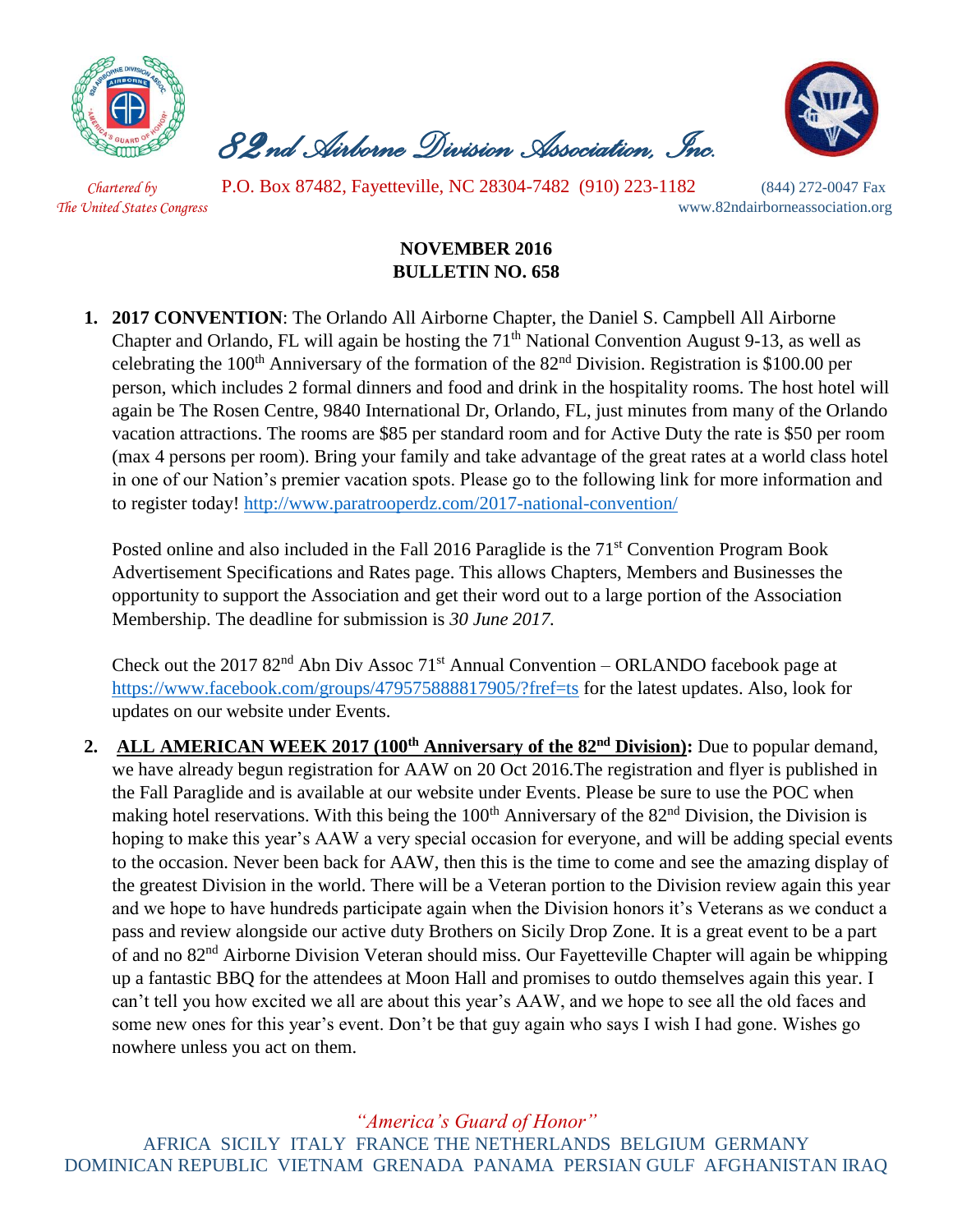



Again, registration for AAW is online and can be paid for on-line or can be done by write in application with an enclosed check. The cost is again \$100 and I am sure you will find it money well spent. There will also be a 2017 AAW Challenge Coin this year that can be purchased with your registration or at AAW. They will also be available for purchase on-line and you can have them shipped to you or pay with your registration and pick them up when you arrive to register at AAW, thereby saving on postage. The Challenge Coins will be available for viewing on our website so check them out. We hope to have a representation of the coin available on the website by 20 Nov 2016 also.

**Auction Baskets**: During AAW this year, we will be having nightly auctions at the main hospitality room. We are asking that at least one chapter per state, or the Chapters within a state, combine to donate a basket that reflects the uniqueness of the state. Please include a list of the items in your basket. *Please notify National of your Chapter's participation so that we can plan accordingly*. Your support is greatly appreciated, and we are very thankful for the baskets we have received in the past. They have been a big hit and went a long way in supporting the Association.

- **3. IRS NOTIFICATIONS**: Once again the IRS is sending letters to some of our Chapters stating that their Form 990 has not been sent in. We have confirmed with our accountant that all forms have been turned in and were on time. If you receive one of these notification, please either email it to National or send it to us via mail. Our accountant is working to correct this issue.
- **4. ASSOCIATION ALUMNI BOOK DELAY:** The Association has been informed by PCI, the publishers of the Alumni book, that there is a delay in the publishing of the book and that a message will be sent again to all members who ordered the book, and supplied them with an email address, to explain the delay and give updates on the release date. For those who did not supply an email address, a copy of the notice is published on our website and there is also a link on our Facebook page. We have been informed that those who ordered the book will be receiving them by the end of November. Please share this information with your members. We have also heard the rumors from Members that the company is going out of business and other stories. These are only rumors. Harris Connect did merge with PCI, but the same people are still there that we have been working with and nothing has changed. They have sent out their apology letter via email, which we have posted on our website and on our Facebook page to let Members know when the book is due out and it also gives a contact number for their offices if you have any other questions for the publisher. But again, the book is delayed, but will be coming out and there is no need for worry. We are staying in contact with them and they can be reached at 1-800-982-1590, or by email at [customerservice@publishingconcepts.com.](mailto:customerservice@publishingconcepts.com) Again, please share this information with anyone you know who has ordered the Alumni book so that they know about the delay.

## **5. WITHIN THE DIVISION AND FORT BRAGG**:

Please visit the following 82d Airborne Division websites<http://www.dvidshub.net/image> and [http://www.bragg.army.mil/82nd/pages/default.aspx](http://www.bragg.army.mil/82ND/Pages/default.aspx) to find out what is happening within the Division and sign up for our E-News bulletin (instructions are below). Also, don't forget to check out the Division's facebook page<https://www.facebook.com/82ndAirborneDivision>

*"America's Guard of Honor"* AFRICA SICILY ITALY FRANCE THE NETHERLANDS BELGIUM GERMANY DOMINICAN REPUBLIC VIETNAM GRENADA PANAMA PERSIAN GULF AFGHANISTAN IRAQ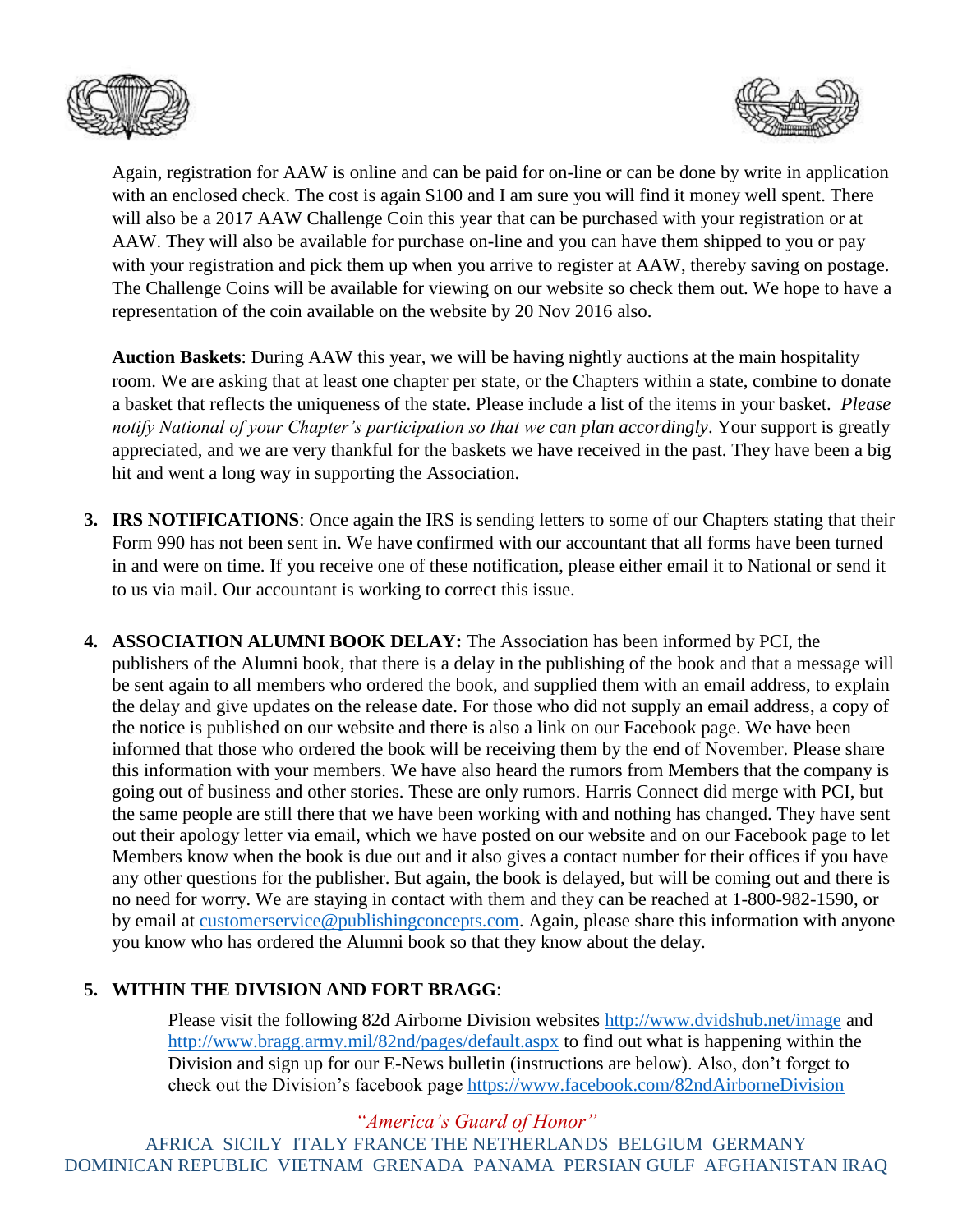



- **6. POSTING CHAPTER EVENTS ON ASSOCIATION WEBSITE**: Please notify National of your Chapter's major one day events so that they can be posted on the Association website and facebook page. Please submit your flyers to National so that they may be approved for posting. However, only events lasting 2 or more days will be posted in the Paraglide. They will only be placed on the website through the National office after the approval process.
- **7. NEW DATABASE FOR THE ASSOCIATION**: This week each Chapter received another copy of your Chapter roster sent automatically by the new database. If you have not updated your Chapter information, the information sent to you may still be incorrect. Please update the roster so that we may finish correctly updating the database. If you have updated the roster and there are still discrepancies, please let us know so that we can make the corrections. It is our hope to have all the corrections made within the next few months so that you will receive up-to-date rosters monthly from the new system. We appreciate your support in establishing this new system. It will be able to supply the Chapters with all the information you have requested at a much more frequent rate. It will also give us the ability to email important information to all our members directly, provided we have your email address, so please send us your email address if you have not already done so, or if it has changed. There are many new capabilities we are hoping to provide with the new database, and we will keep you informed as work on it progresses. Thank you for being patient with us during the transition period.
- **8. E-NEWS BULLETINS**: The E-News bulletin is a way for all members of the Association to be kept informed of news articles related to Fort Bragg, the Airborne Community and the Army at large. If you are not receiving the E-News bulletin you can sign-up to receive it at the following link: <http://www.82ndairborneassociation.org/what-s-new.html>

It is a great way of staying informed of what's happening within the Division through only two emails a month, and we are sure you will enjoy this information. There is no obligation to purchase anything, and if for any reason you do not enjoy this bulletin you can easily unsubscribe through the link provided at the bottom of the email. Thank you for your support.

- **9. CHANGE IN CHAPTER OFFICERS**: Some Chapters have elections this time of year and elect new officers. Elected Chapter Officers must be members in good standing and annual members must be current. Please provide Chapter Officer Changes to National as soon as possible so that we can update the Paraglide and the Association website.
- **10. COMBINED FEDERAL CAMPAIGN**: Chapters and Members are encouraged to contact local businesses for tax deductible donations for the 82<sup>nd</sup> Airborne Division Association Education Fund. The 82<sup>nd</sup> Airborne Division Association Educational Fund benefits our Dependent Children and young Paratroopers who have recently left the service and is a tax exempt organization under the provisions of Section 501(c)3 of the Internal Revenue code.

## *"America's Guard of Honor"*

AFRICA SICILY ITALY FRANCE THE NETHERLANDS BELGIUM GERMANY DOMINICAN REPUBLIC VIETNAM GRENADA PANAMA PERSIAN GULF AFGHANISTAN IRAQ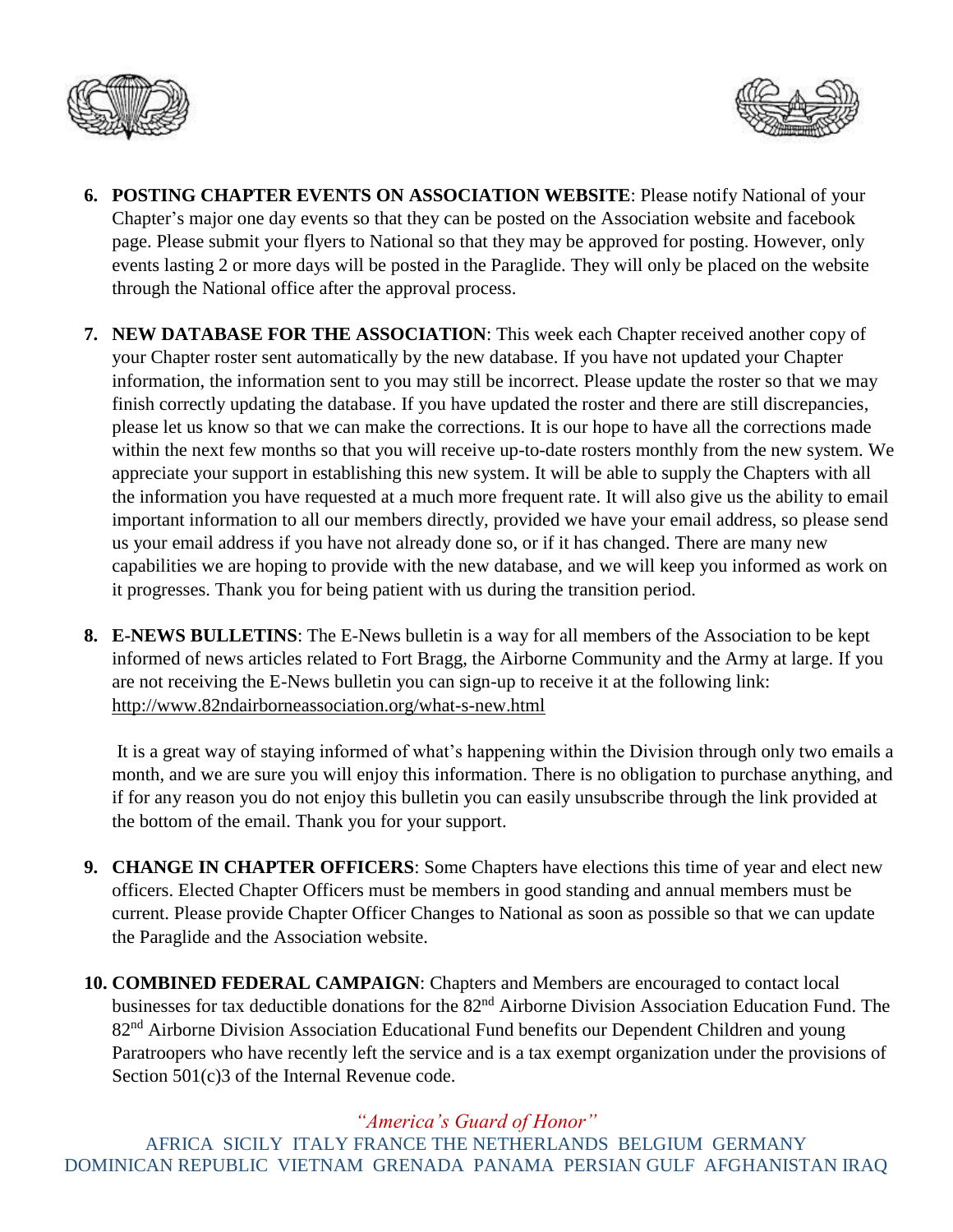



- **11. 2015 CHAPTER FINANCIAL STATEMENTS**: 2016 Chapter Financial Statements, which are required to be furnished by all Association Chapters for inclusion in the Association Group Federal Income Tax Return, will be emailed to all Chapter Chairmen, or their designee, in mid-January.
- **12. 82d AIRBORNE ASSOCIATION USAA CREDIT CARD**: There has been a large upswing in Members signing up for the Association USAA Credit Card. USAA has been a great sponsor of the 82<sup>nd</sup> Airborne Division Association and provided us with an enormous amount of support. Signing up for the USAA Credit Card also supports the Association and you can even donate your Credit Card points to the Association if you wish to do so. If you have not done so already, please look into signing up for the USAA Credit Card, which has the picture of a paratrooper on the card. USAA is a well-respected organization that has supported the Military and Veteran community for many years. To get a cobranded Association card, please call 855-755-8263 or go to [www.usaa.com/82nd.](http://www.usaa.com/82nd) If you use a credit card, please choose the card that supports the Association.

Please be award that USAA is converting all existing MasterCard accounts to VISA in 2016. The transition will be seamless and have no impact on the current co-branded 82<sup>nd</sup> Airborne Division Association/USAA cardholders other than a new card being automatically issued.

- **13. MEMBERSHIP APPLICATIONS:** Please use the National Application forms, posted on the Association webpage under the Membership tab, or make sure that the information contained on your chapter's applications contain the same information. Also, please make sure that **all information is included** on the Application. Many applications are being received with many blanks, including service dates and phone numbers. One of the most important pieces of information needed is an email address and many applications/renewals leave that part blank. Please be sure your members include that if they have an account. If they don't have any account, please ask if they have a family member whose account may be used so that all members can receive information and updates. We would appreciate the help of the Chapter Chairpersons in making sure the applications are filled out completely.
- **14. DONATIONS TO GENERAL FUND**: The Association continues to request your donations to the General Fund. If every member were to donate \$10.00 to the Association, it would greatly increase the Association's ability to support our Active Duty Troopers through the many programs we are trying to support for the Division. Please help the Association in supporting our 82<sup>nd</sup> Airborne Division Troops. Donations can be mailed to the National office or made by clicking on the Donate tab found on our website [www.82ndairborneassociation.org](http://www.82ndairborneassociation.org/) . Thank you for your support.
- **15. DONATIONS TO THE "HOLIDAY TROOP SUPPORT"**: We are having great success with our "Holiday Troop Support" program which will provide Holiday meals to 500 82<sup>nd</sup> Airborne Division Families for the Thanksgiving Holiday and the Christmas Holiday. We have already collected enough for the 500 Thanksgiving meals and will be giving them out to the Troops on the afternoon of 22 Nov 2016, with the help of the Division Chaplains. Please continue to send donations so that we can provide 500 more meals over the Christmas Holiday. If donations exceed what is needed for these meals, the

*"America's Guard of Honor"* AFRICA SICILY ITALY FRANCE THE NETHERLANDS BELGIUM GERMANY DOMINICAN REPUBLIC VIETNAM GRENADA PANAMA PERSIAN GULF AFGHANISTAN IRAQ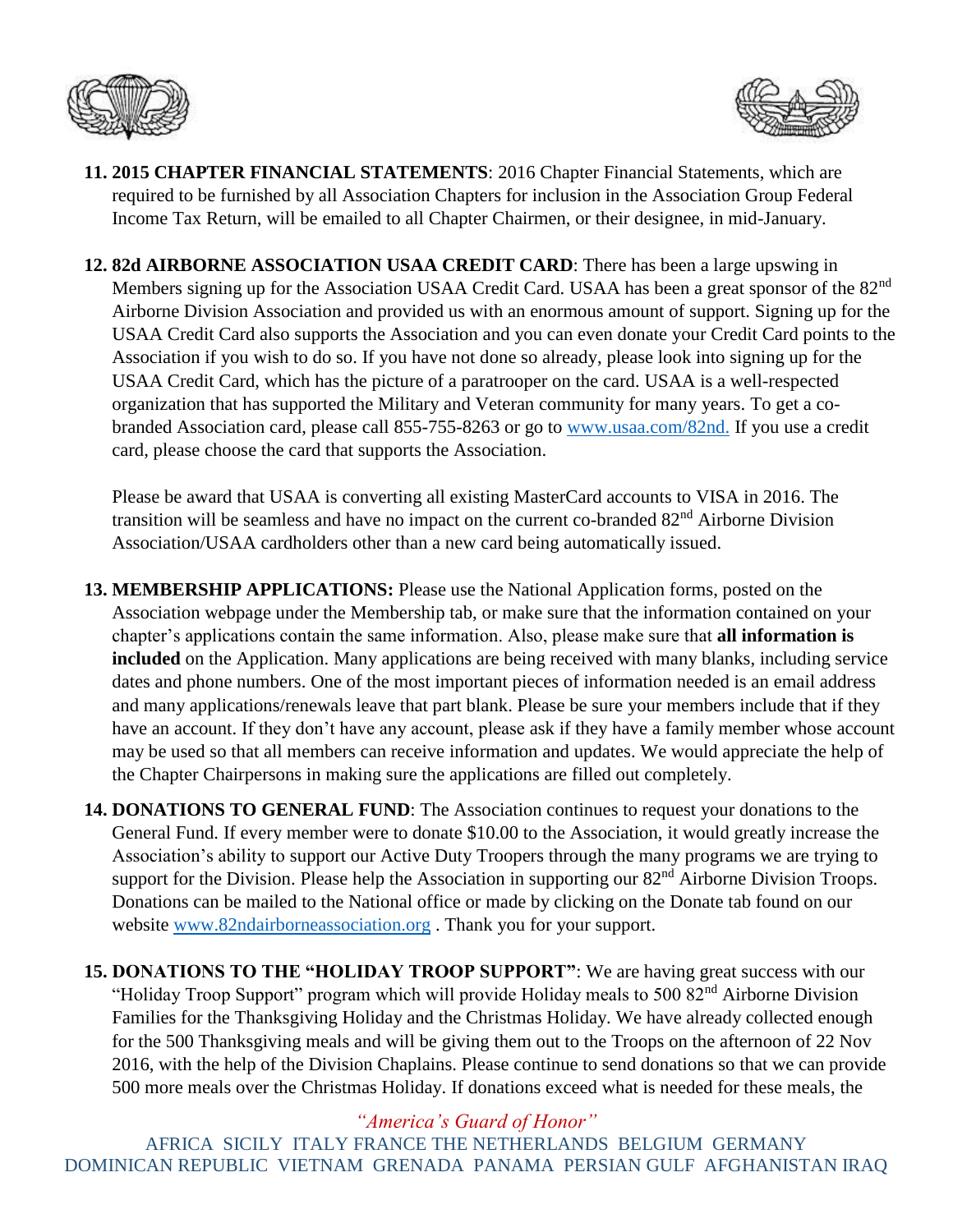



additional funds will be reserved for next year so that we may continue this tradition. For those who have already donated, we thank you for your kind support of the Troops. For those who would still like to donate, please send a check with "Holiday Troop Support" marked at the bottom or you can use the donate button on our website and annotate "Holiday Troop Support" in the "Put my donation towards" line. This program will have a direct impact on the lives of our Troopers. Thank you for your support.

- **16. WOUNDED WARRIOR CONTRIBUTIONS**: Thank you for your continuing support of the Wounded Warrior Fund. The Association's Wounded Warrior Fund is an IRS 501(c)3 entity and all contributions are tax deductible. This year your generous donations were used to bring Wounded Warriors to All American Week and to bring Wounded Warriors to our Annual Convention in Louisville, KY. The inclusion of these Wounded Warriors was a terrific boost for our members and especially for our Wounded Warriors. Please continue to mail contributions to: 82d Airborne Division Association Wounded Warrior Fund, PO Box 87482, Fayetteville, NC 28304.
- **17. CERTIFICATES OF APPRECIATION and MERIT**: This is the time of year that Chapters recognize members or businesses for their support of the goals of the Association. You can request a Certificate through the National Office via email. The cost of each Certificate is \$5.00, which includes shipping and handling.
- **18. CHAPTER PORTION OF MEBERSHIP DUES VIA PAYPAL:** We have sent the funds, via PayPal, to Chapters that were due funds from their portion of membership dues sent directly to the National office. The funds from those Chapters whose PayPal accounts were not set up yet were returned to us. We will only be making payments to the Chapters through PayPal and will not be issuing checks anymore. If for some reason your account was not set up, and the money was returned to us by PayPal, we will hold your funds for you until you are able to set up your account and then reissue your payments to you when you notify us that your account is ready, so you will not lose the money. If you still have any questions or need help in setting up your account please call us, and we will assist you. All this information has been previously sent to all the Chapter Chairmen, including tutorials on accessing your Association email accounts and tutorials on setting up your PayPal accounts to only receive payments to your bank account, without having to register any credit card, but if any Chairmen has not received this information please call us so we can get the information to you. We appreciate the help from all the Chapters who have completed this transition, and are ready to help any others who may still be having some problems.
- **19. ASSOCIATION UPCOMING EVENTS**: Please announce the following upcoming regional events at Chapter meetings, via the Chapter newsletter and website. Registration and information on these events were published in the Paraglide and also on the Association's website at the Events link [www.82ndairborneassociation.org/events.html.](http://www.82ndairborneassociation.org/events.html)

*"America's Guard of Honor"* AFRICA SICILY ITALY FRANCE THE NETHERLANDS BELGIUM GERMANY DOMINICAN REPUBLIC VIETNAM GRENADA PANAMA PERSIAN GULF AFGHANISTAN IRAQ